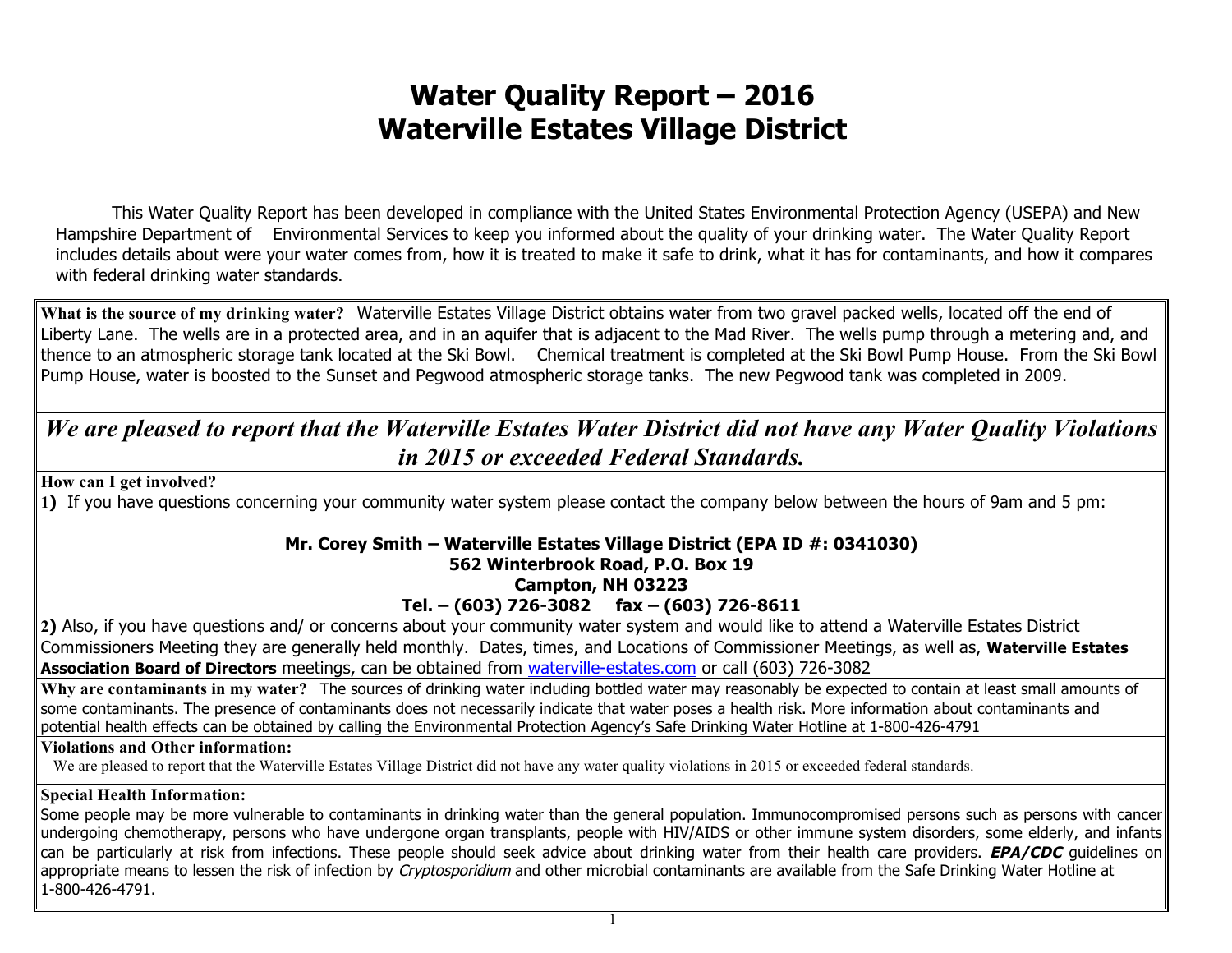# **Contaminants Aren't All Bad:**

The sources of drinking water including bottled water may reasonably be expected to contain at least small amounts of some contaminants. The presence of contaminants does not necessarily indicate that water poses a health risk. More information about contaminants and potential health effects can be obtained by calling the Environmental Protection Agency's Safe Drinking Water Hotline at 1-800-426-4791.

The sources of drinking water (both tap water and bottled water) include rivers, lakes, streams, ponds, reservoirs, springs, and wells. As water travels over the surface of land or through the ground, it dissolves naturally occurring minerals and in some cases, radioactive material, and it can pick up substances resulting form the presence of animals or from human activity.

Contaminants that may be present in source water before we treat it include:

- **Microbial contaminants**, such as viruses and bacteria, which may come from sewage treatment plants, septic systems, agricultural livestock operations, and wildlife.
- **Inorganic contaminants**, such as salts and metals, which can be naturally occurring or result from urban storm water runoff, industrial or domestic wastewater discharges, oil and gas production, mining or farming
- **Pesticides and herbicides**, which may come from a variety of sources such as agriculture, urban storm water runoff, and residential uses.
- **Organic chemical contaminants**, including synthetic and volatile organic chemicals, which are by-products of industrial processes and petroleum production, and can, also, come from gas stations, urban storm water runoff, and septic systems.
- **Radioactive contaminants**, which can be naturally-occurring or be the result of oil and gas production and mining activities.

**In order to ensure that tap water is safe to drink**, EPA prescribes regulations which limit the amount of certain contaminants in water provided by public water systems. The United States Food and Drug Administration (FDA) regulations establish limits for contaminants in bottled water which must provide the same protection for public health.

**Radon**: Radon is a radioactive gas that you can't see, taste or smell. It can move up through the ground and into a home through cracks and holes in the foundation. Radon can also get into indoor air when released from tap water from showering, washing dishes, and other household activities. It is a known human carcinogen. Breathing radon can lead to lung cancer. Drinking water containing radon may cause an increased risk of stomach cancer. Presently the EPA is reviewing a standard for radon in water.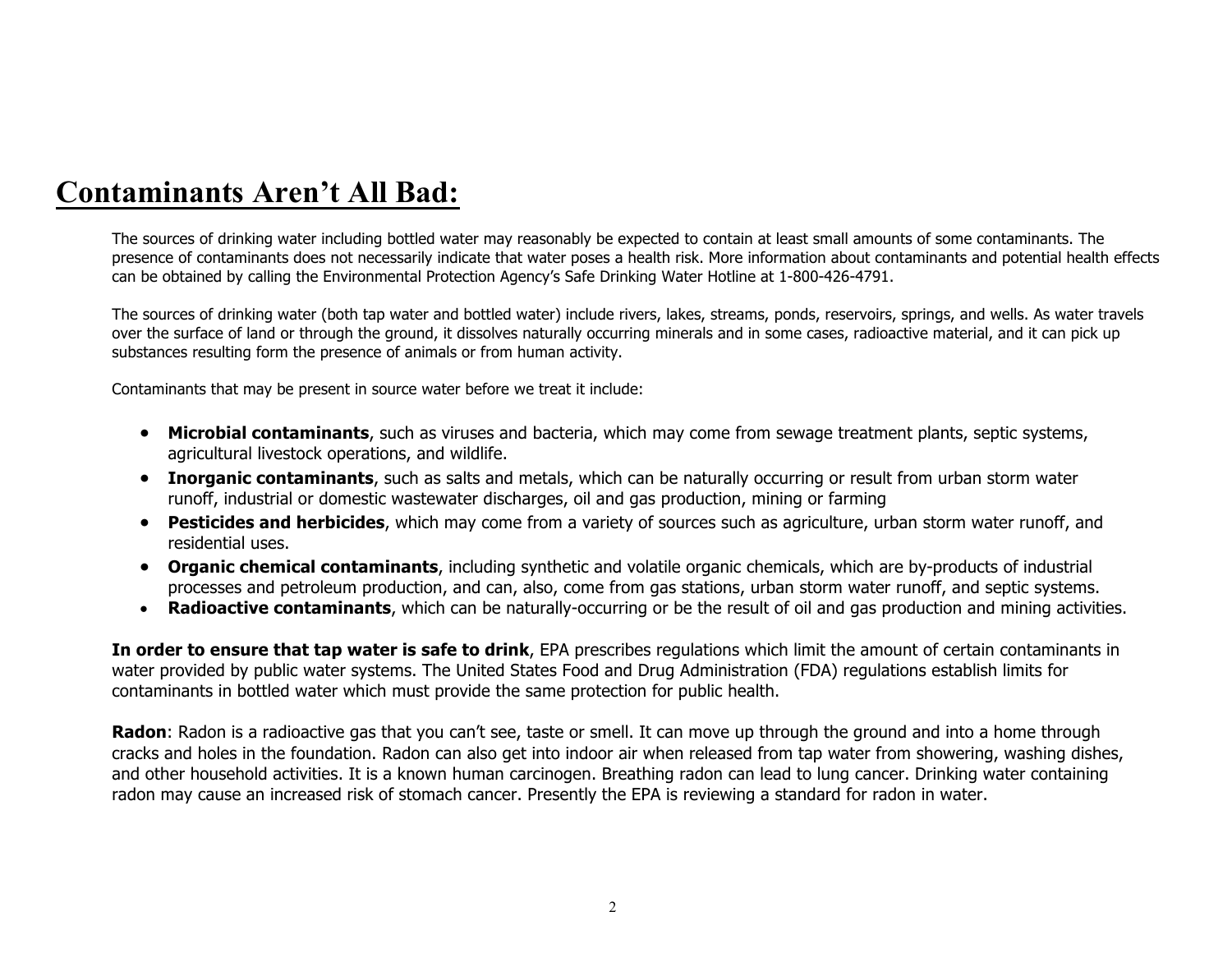| DETECTED WATER QUALITY RESULTS                                                                     |                                                  |                |                      |                            |                                                                                                                                             |                                                                                                                                                                                                                                                                                                                                                                                                                                                                                                                                                                                                |  |  |  |  |
|----------------------------------------------------------------------------------------------------|--------------------------------------------------|----------------|----------------------|----------------------------|---------------------------------------------------------------------------------------------------------------------------------------------|------------------------------------------------------------------------------------------------------------------------------------------------------------------------------------------------------------------------------------------------------------------------------------------------------------------------------------------------------------------------------------------------------------------------------------------------------------------------------------------------------------------------------------------------------------------------------------------------|--|--|--|--|
| Contaminant<br>(Units)                                                                             | Level<br><b>Detected</b>                         | <b>MCL</b>     | <b>MCLG</b>          | <b>Violation</b><br>YES/NO | <b>Likely Source of</b><br>Contamination                                                                                                    | <b>Health Effects of Contaminant</b>                                                                                                                                                                                                                                                                                                                                                                                                                                                                                                                                                           |  |  |  |  |
| <b>Inorganic Contaminants</b>                                                                      |                                                  |                |                      |                            |                                                                                                                                             |                                                                                                                                                                                                                                                                                                                                                                                                                                                                                                                                                                                                |  |  |  |  |
| Copper<br>(ppm)                                                                                    | 0.071<br>90 <sup>th</sup><br>Percentile<br>Value | $AL=1.3$       | 1.3                  | <b>NO</b>                  | Corrosion of household<br>plumbing systems;<br>erosion of natural<br>deposits; leaching from<br>wood preservatives                          | Copper is an essential nutrient, but some people who drink water containing<br>copper in excess of the action level over a relatively short amount of time could<br>experience gastrointestinal distress. Some people who drink water containing<br>copper in excess of the action level over many years could suffer liver or kidney<br>damage. People with Wilson's Disease should consult their personal doctor.                                                                                                                                                                            |  |  |  |  |
| Lead<br>(ppb)                                                                                      | 12<br>90 <sup>th</sup><br>Percentile<br>Value    | $AL = 15$      | $\mathbf 0$          | <b>NO</b>                  | Corrosion of household<br>plumbing systems,<br>erosion of natural<br>deposits                                                               | (15 ppb in more than 5%) Infants and young children are typically more vulnerable to lead<br>in drinking water than the general population. It is possible that lead levels at your home<br>may be higher than at other homes in the community as a result of materials used in your<br>home's plumbing. If you are concerned about elevated lead levels in your home's water, you<br>may wish to have your water tested and flush your tap for 30 seconds to 2 minutes before<br>using tap water. Additional information is available from the Safe Drinking Water Hotline<br>(800-426-4791). |  |  |  |  |
| Fluoride<br>(ppm)                                                                                  | 0.38<br>(2014)                                   | $\overline{4}$ | $\overline{2}$       | <b>NO</b>                  | Erosion of natural<br>deposits; water<br>additive which<br>promotes strong teeth;<br>discharge from<br>fertilizer and aluminum<br>factories | Some people who drink water containing fluoride in excess of the MCL over many<br>years could get bone disease, including pain and tenderness of the bones.<br>Fluoride in drinking water at half the MCL or more may cause mottling of<br>children's teeth, usually in children less than nine years old. Mottling also known<br>as dental fluorosis, may include brown staining and/or pitting of the teeth, and<br>occurs only in developing teeth before they erupt from the gums.                                                                                                         |  |  |  |  |
| Chlorine<br>(ppm)                                                                                  | 0.80                                             | $MRDL = 4$     | <b>MRDLG</b><br>$=4$ | N <sub>O</sub>             | Water additive used to<br>control microbes                                                                                                  | Some people who use water containing chlorine well in excess of the MRDL<br>could experience irritating effects to their eyes and nose. Some people who drink<br>water containing chlorine well in excess of the MRDL could experience stomach<br>discomfort.                                                                                                                                                                                                                                                                                                                                  |  |  |  |  |
| Nitrate<br>(as Nitrogen)<br>(ppm)                                                                  | 0.37                                             | 10             |                      | <b>NO</b>                  | Runoff from fertilizer<br>use; leaching from<br>septic tanks, sewage;<br>erosion of natural<br>deposits                                     | (5 ppm through 10ppm) Nitrate in drinking water at levels above 10 ppm is a<br>health risk for infants of less than six months of age. High nitrate levels in<br>drinking water can cause blue baby syndrome. Nitrate levels may rise quickly for<br>short periods of time because of rainfall or agricultural activity. If you are caring<br>for an infant, you should ask for advice from your health care provider.                                                                                                                                                                         |  |  |  |  |
| Sodium<br>(ppm)                                                                                    | 9.44                                             | 250            | 100                  | <b>NO</b>                  |                                                                                                                                             | We are required to regularly sample for sodium                                                                                                                                                                                                                                                                                                                                                                                                                                                                                                                                                 |  |  |  |  |
| <b>Volatile Organic Contaminants</b>                                                               |                                                  |                |                      |                            |                                                                                                                                             |                                                                                                                                                                                                                                                                                                                                                                                                                                                                                                                                                                                                |  |  |  |  |
| <b>TTHM</b><br>(Bromodichloro-<br>methane<br><b>Bromoform</b><br>Dibromomethane<br>Chloroform) ppb | 27<br>@ Rec<br>Center                            | 80             | N/A                  | <b>NO</b>                  | By-product of<br>drinking water<br>chlorination                                                                                             | Some people who drink water containing trihalomethanes in excess of the<br>MCL over many years may experience problems with their liver, kidneys,<br>or central nervous systems, and may have an increased risk of getting<br>cancer.                                                                                                                                                                                                                                                                                                                                                          |  |  |  |  |